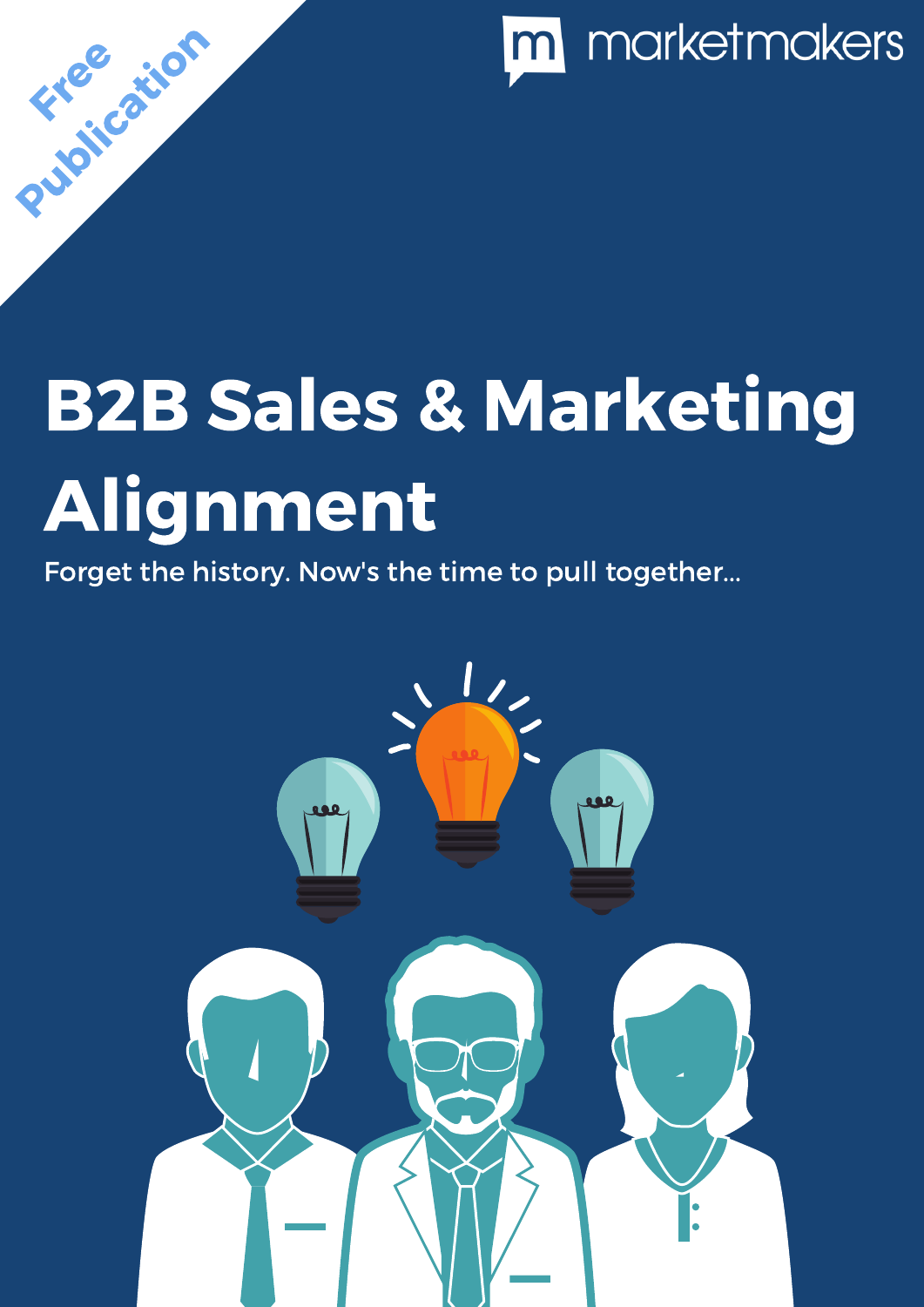# "80%



#### of B2B purchasing cycles are completed before the buyer considers contracting the vendor" - Forbes

B2B buyers and decision-makers are highly educated on the products and services they require, and they are hungry for information. Their desire for product/service information doesn't just happen during 'office hours' either. They will consume as much information as they can, whenever and wherever they can.

B2B buyers are firmly in control, and if you want to get their attention, nurture them and secure their business, then you need to be willing to put the work in – there's no shortcuts here.

To differentiate yourself from your competitors, you need to be maintaining the position of thought leader from the beginning to the end of the sales process. To do this, sales and marketing need to form a united front both in terms of knowledge and understanding when engaging, nurturing, and interacting with potential buyers.

With more competition and tighter budgets than ever before, your business needs to:

- 1 Identify your ideal customer
- 2 Define a sales-qualified lead and the marketing processes to nurture them

3 Develop the most appropriate messaging and execute a highly targeted multi-channel marketing strategy

- 4 Create engaging content to attract and nurture
- 5 Connect with prospects where they spend their precious time
- 6 Utilise telenurturing and telemarketing for lead follow-up and qualification
- 7 Pass the lead to sales
- 8 Close the loop, measure, refine and report to the senior management team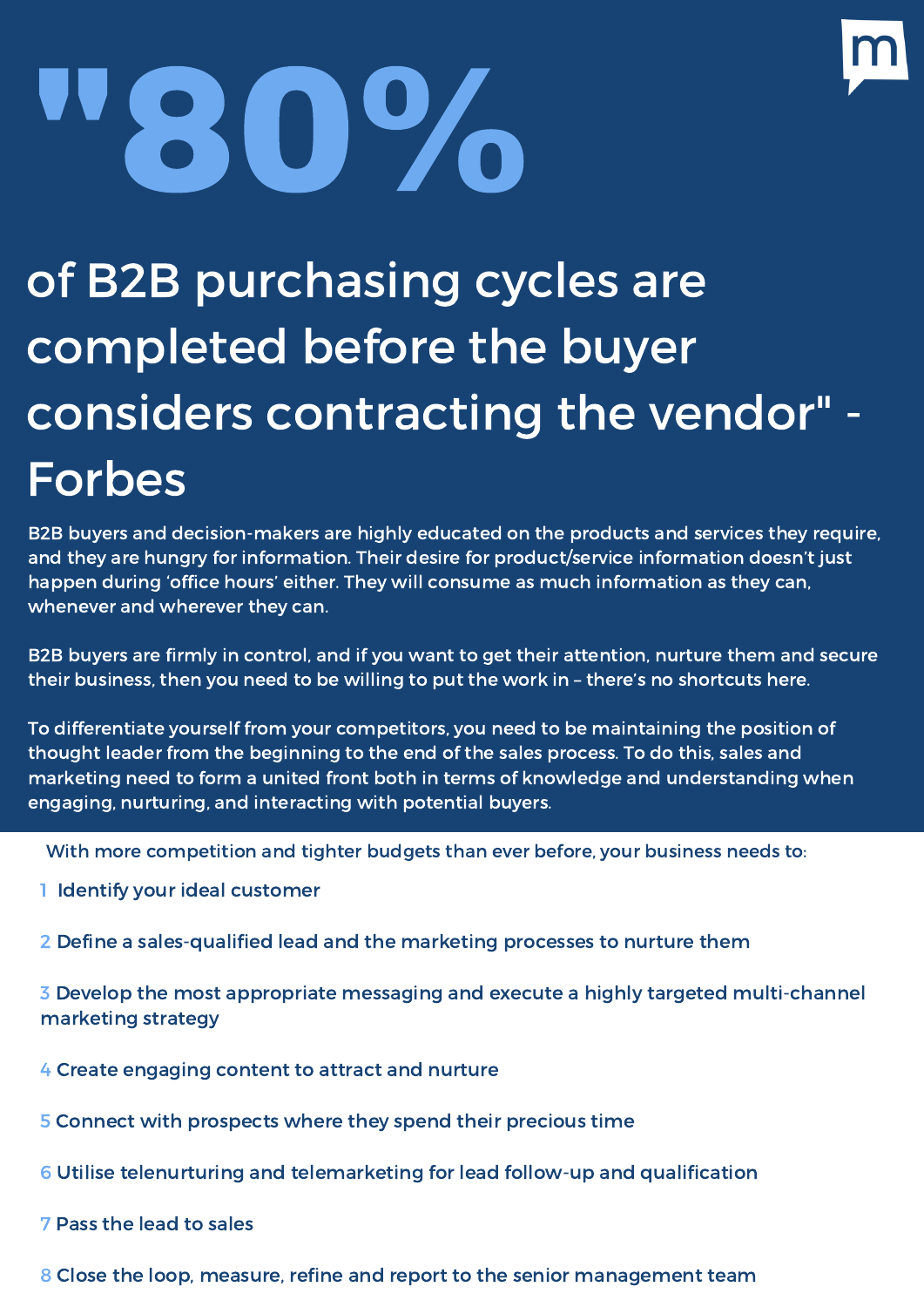

# Identify your ideal customer

When your ongoing relationship with a B2B buyer means so much to the success of your business, it's only right that you get to know them. You need to know as much as you possibly can about your prospects in order to create a knowledge sharing relationship and differentiate yourself from your competitors.

When your ongoing relationship with a B2B buyer means so much to the success of your business, it's only right that you get to know them. You need to know as much as you possibly can about your prospects in order to create a knowledge sharing relationship and differentiate yourself from your competitors. The outcome of getting to know your prospects should be a 2-page profile of each of your decision-makers and influencers (a persona document). It will give your organisation a clearer picture of your prospects and help you to visualise the people you are trying to reach.

#### The key features you need to discover are:

•Business demographics •What are their challenges? •What is their media consumption? •Where do they spend time online and offline? •Where do they look for information?

This information above can be captured through online surveys, speaking to prospects at events and telephone research. The sales team can also play a vital role in this research stage by reviewing the behavioural patterns of current clients when they were in the prospect stage. By reviewing the path current clients took while travelling through the sales process, it is possible to identify behavioural patterns which indicated a readiness to buy.

This research and creation of persona documents has a major benefit to your sales and marketing teams - they can now see the product/service through the eyes of the prospect. By having a deep understanding of prospects, their pain points, their challenges etc, sales and marketing can now provide thought leadership information and a real demonstration of the prospect's issues.

'A buyer persona gives you the chance to truly understand your target prospect. It also allows you to see what might appeal to them and help their decision making process'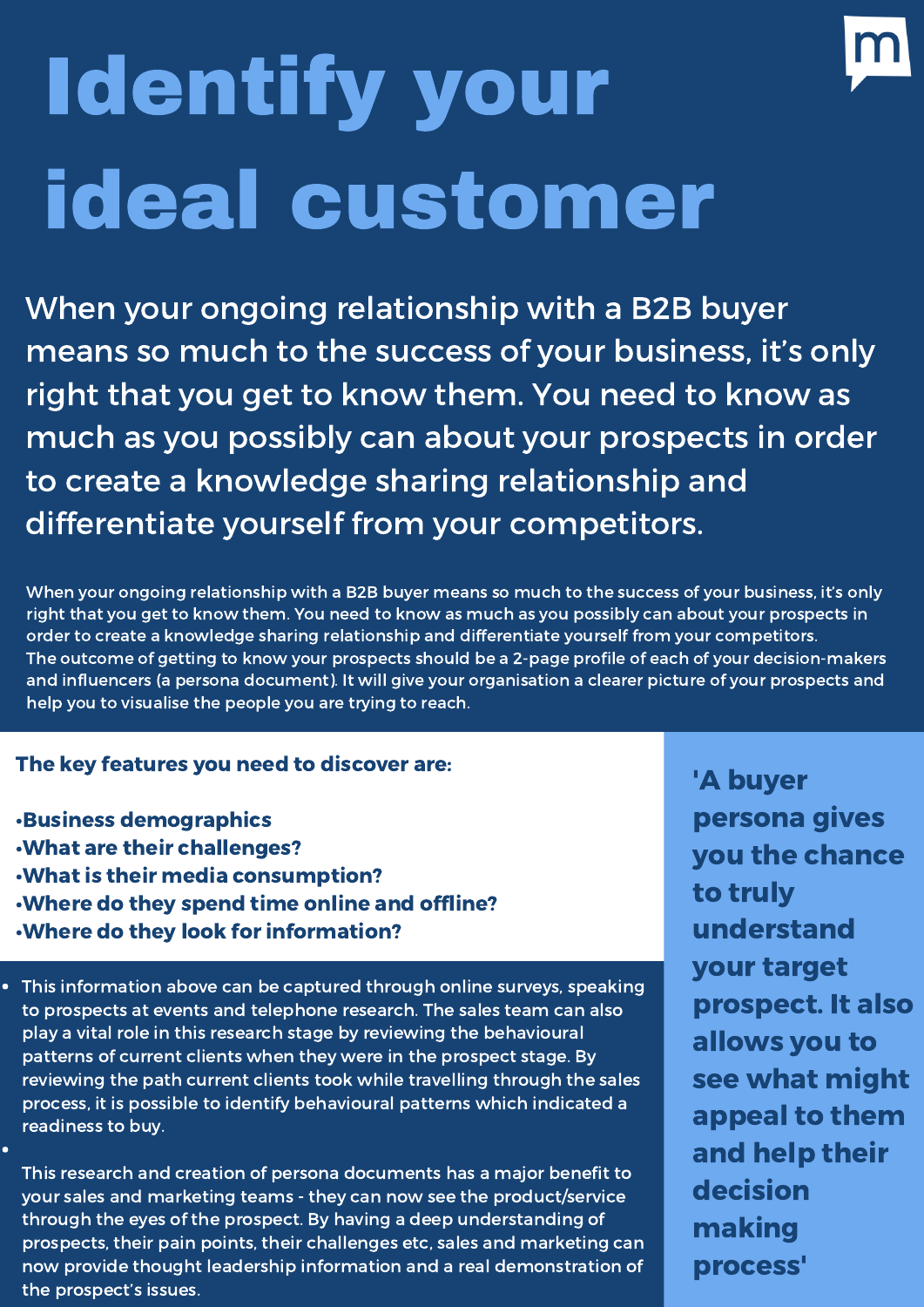#### Define a sales-qualified and the marketing process to nurture them

Now that you understand your prospects, you're going to start targeting them with marketing material to try to generate leads. But, there's another question to ask yourself first – what does a lead 'look' like?

Having done so much research to create the persona documents, you may be thinking 'do we really have to do more investigating?' And, the answer is yes. What is the point of generating leads, if you don't know what your sales team consider to be a qualified lead?

Round-up marketing, sales and telemarketing and hammer out 'what is a lead?' and when it should be passed to sales. In order for marketing and telemarketing to provide sales with the highest quality selling opportunities, they need to know exactly what a qualified lead is. Sales will most likely provide requirements such as geographical location, budget, and whether the lead is the confirmed decisionmaker.

One thing is for sure though, it's imperative that everyone knows what a qualified lead should look like, because an unqualified lead can cost sales time and resources (and they won't be happy). As the lead generation process continues, sales should be constantly reviewing/benchmarking their criteria for a qualified lead. If they find that the criteria need to be amended, then they need to inform marketing and telemarketing immediately.

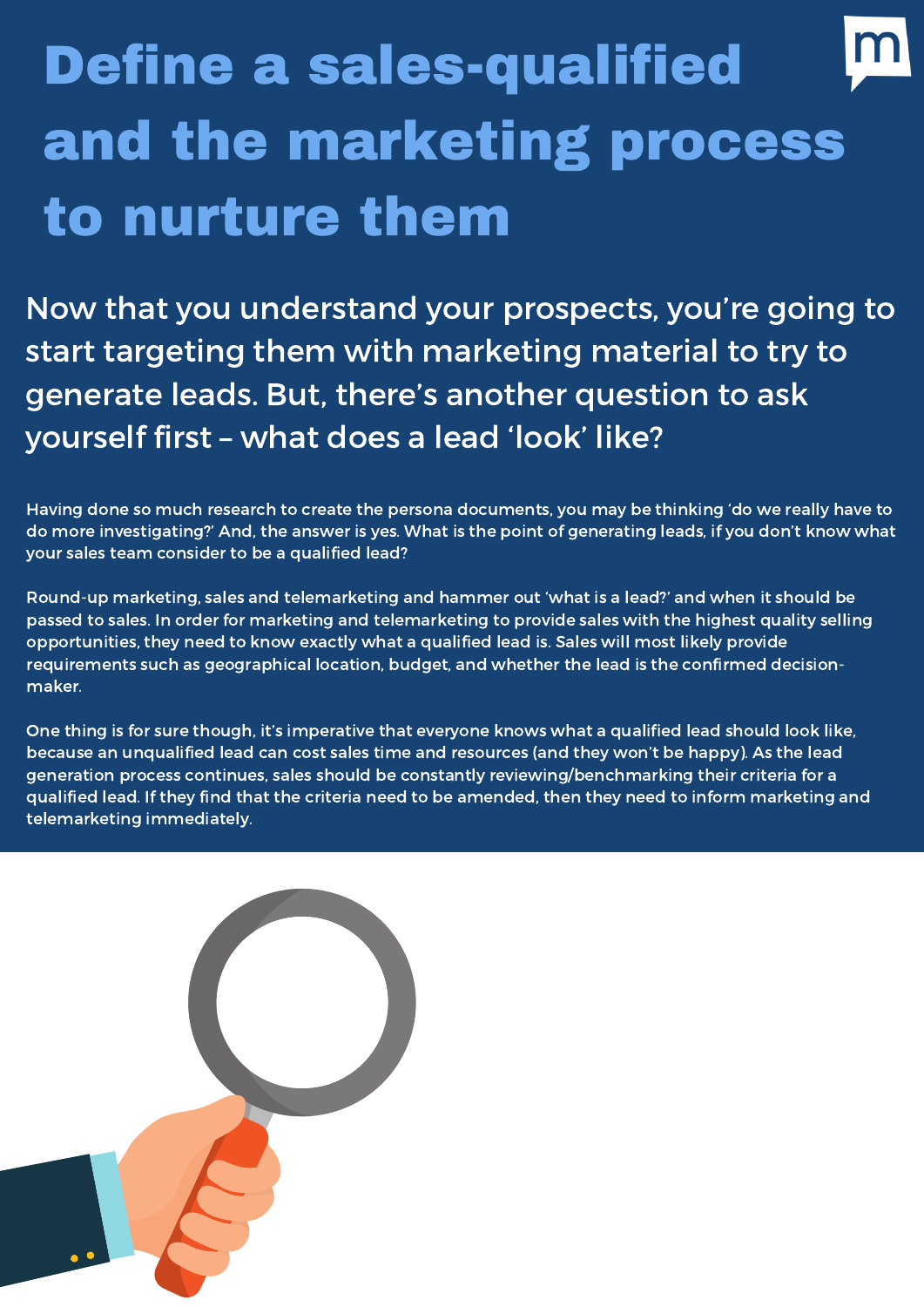#### Develop the most appropriate messaging and multi-channel marketing **Strategy**

Having obtained an in-depth understanding of your prospects and worked out what a lead looks like, it's time for marketing to do their thing – developing key messaging and unique selling points (USPs).

Because of the amount of research that went into creating prospect personas and the knowledge that was gained regarding their pain points and concerns, the messaging should be rather obvious. You ideally want to find the point where your knowledge and experience perfectly matches the needs of your prospects.

Once the messaging is defined, the next step for marketing is to develop the activity they will use to reach the prospects. They must make an informed decision using the information in the persona documents to determine the marketing channels which are most likely to achieve engagement. The channels to consider combining are:

•Outbound marketing (emails, direct mail, telemarketing)

•Inbound/Content marketing (blogging, ebooks, white papers, webinars)

•Social media (LinkedIn, Twitter, Facebook)

•Any above the line or public relations

•Events/exhibitions

Once the messaging and content have been created, sales need to be given access and be constantly kept up-to-date. As we discussed earlier, sales and marketing need to show a united front, and therefore need to be 'singing from the same hymn sheet'.

Another benefit to this relationship between sales and marketing is that when sales speak to leads, if they find that the content is not 'working', they can feed the information back to marketing. The direct result of this is that the messaging being used by marketing is always finely tuned to achieve the best results. For sales and marketing to achieve both their individual objectives, and those of the business, there needs to be an active two-way dialogue throughout the lead generation and sales process.

As leads move through the sales funnel and become more educated, their content requirements change. For this reason, pre-planned campaigns are worthless. You need to provide content how, when and where the lead wants it.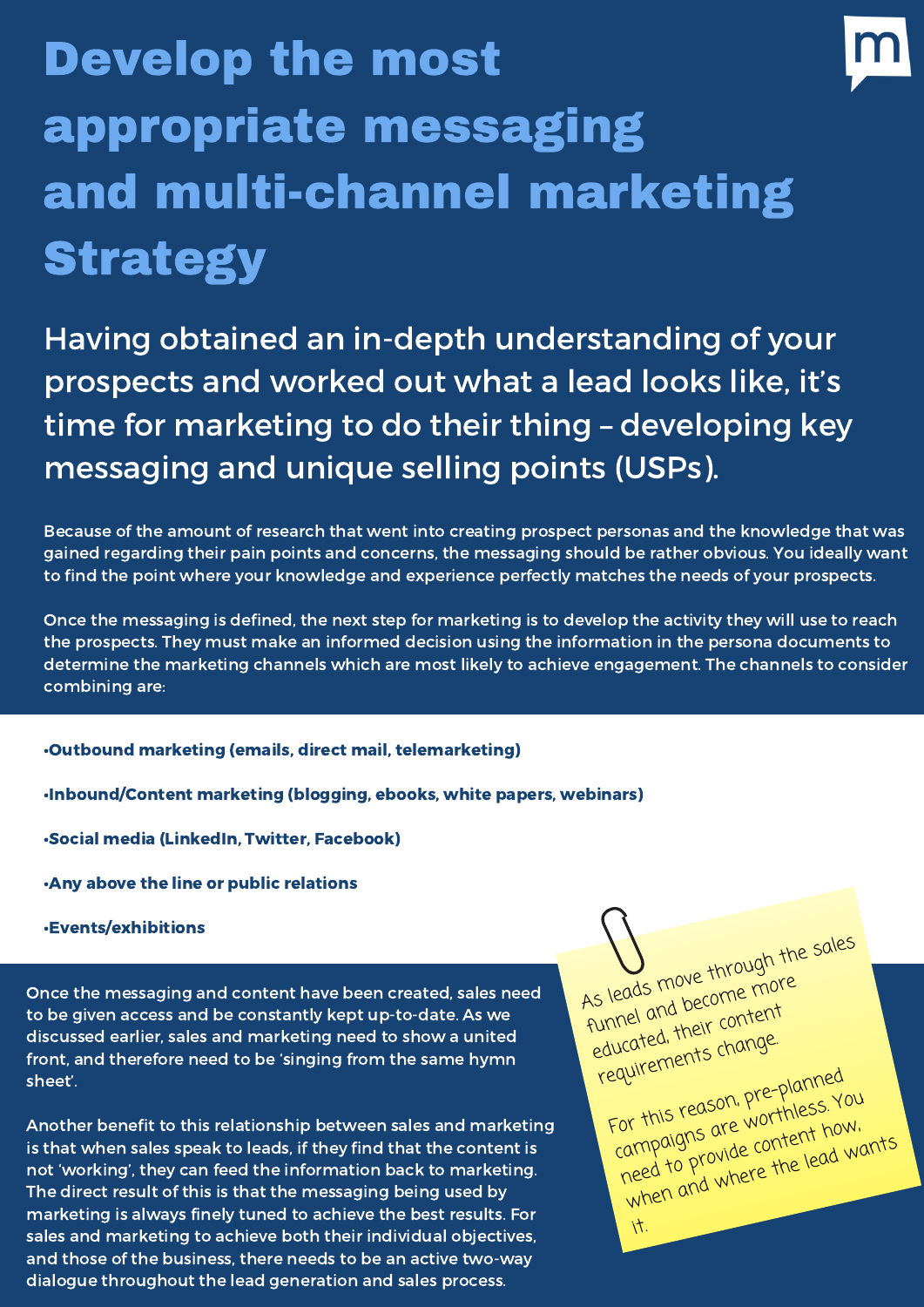#### Create engaging content to attract and nurture

As prospects now keep your company at arm's-length until the last minute of the buying process, they are consuming huge amounts of content before they ever make contact with you. For this reason, not only do you need to be creating a library of thought leadership content pieces, but it needs to be highly relevant to the prospect's needs.

Key practices for content creation include:

• Finding someone in your organisation to drive content marketing. Someone who is passionate about teaching, training and improving the company's understanding of the buyer

• Giving your employees the chance to get involved. There's a lot of writing talent and knowledge out there that you may not have tapped into yet

• Constantly increasing your knowledge of the market by keeping your ears to the ground. Spend time in forums and on social media and find out what prospects are really talking about

Once you have your library of remarkable content, make sure sales has an in-depth knowledge and access to the content. The main benefit to this is that if sales are speaking to a lead that is specifically referencing a particular pain point, then they can direct them to/provide your company's thought leadership content on that topic - again, showing a true understanding of the lead's issues and a possible solution.

When marketing are broadcasting lead generation and lead nurturing emails, they should be signing them with the relevant sales rep's name. Why? Because subconsciously prospects will start to imagine the sales rep and be more open to a telephone call. And, it also helps them to understand and appreciate that they may need to meet the rep face-to-face if that is the objective/call to action of the email.

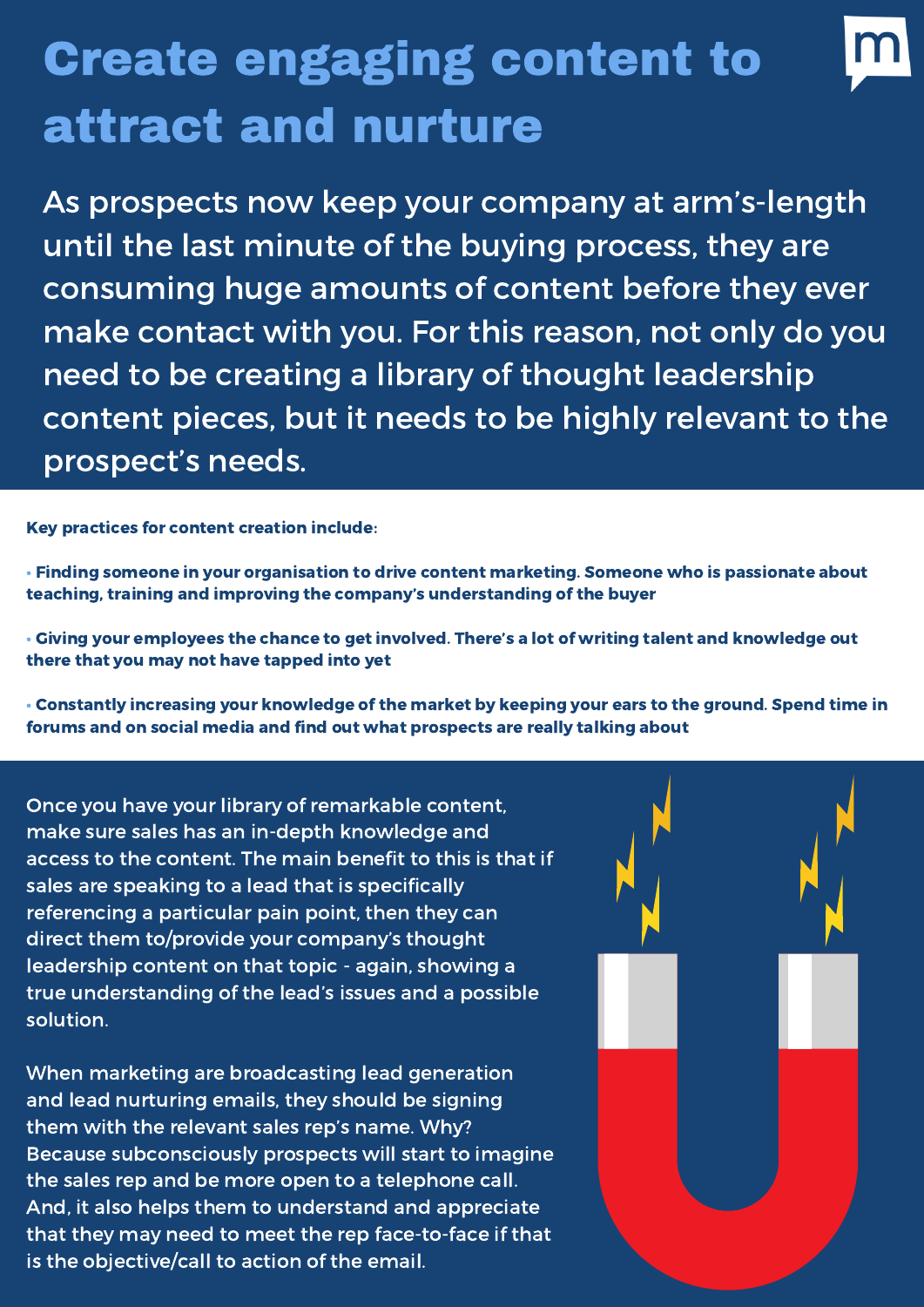#### Connect with prospects where they spend their precious time

"Nearly one-half (46%) of decision makers say they now maintain a profile on a social networking site and visit those sites at least once a week for business purposes" - Forrester survey of business technology buyers

The persona documents drafted in the research stage will have uncovered the most popular online locations of your prospects (for example LinkedIn, Twitter, industry forums etc). And this is where your business needs to be too. By positioning yourself in these locations and participating and interacting, you can gain great insight into your prospects' pain points, issues and thoughts. And, once you've established yourself in these arenas, you can begin to offer your content – therefore proving you're a trusted resource.

One thing that is vitally important to remember is that this practice is not only for the marketing team, sales should be highly involved too. If the sales team are wary of joining the social network community, then choose one salesperson to spearhead the move. 'Train' them on the relevant social sites, the tools available and inform them about the valuable information they can gather.

In today's world, companies and individuals use social media sites to discuss topics and developments which are hugely beneficial to sales and marketing teams, so don't miss out. Make sure you are using social networks to their full potential:

- Make sure you publish your content on all the sites that you have established as locations for your prospects
- Add social media sharing buttons to all of your content so prospects can easily share it with their friends/connections/followers etc
- Every time you send an email, include social media links so that the prospect can easily connect with you on their favourite sites
- When a prospect converts to a lead within your system, be sure to look them up on LinkedIn and Twitter etc so that both sales and marketing can see what their main issues are and what topics they have been discussing

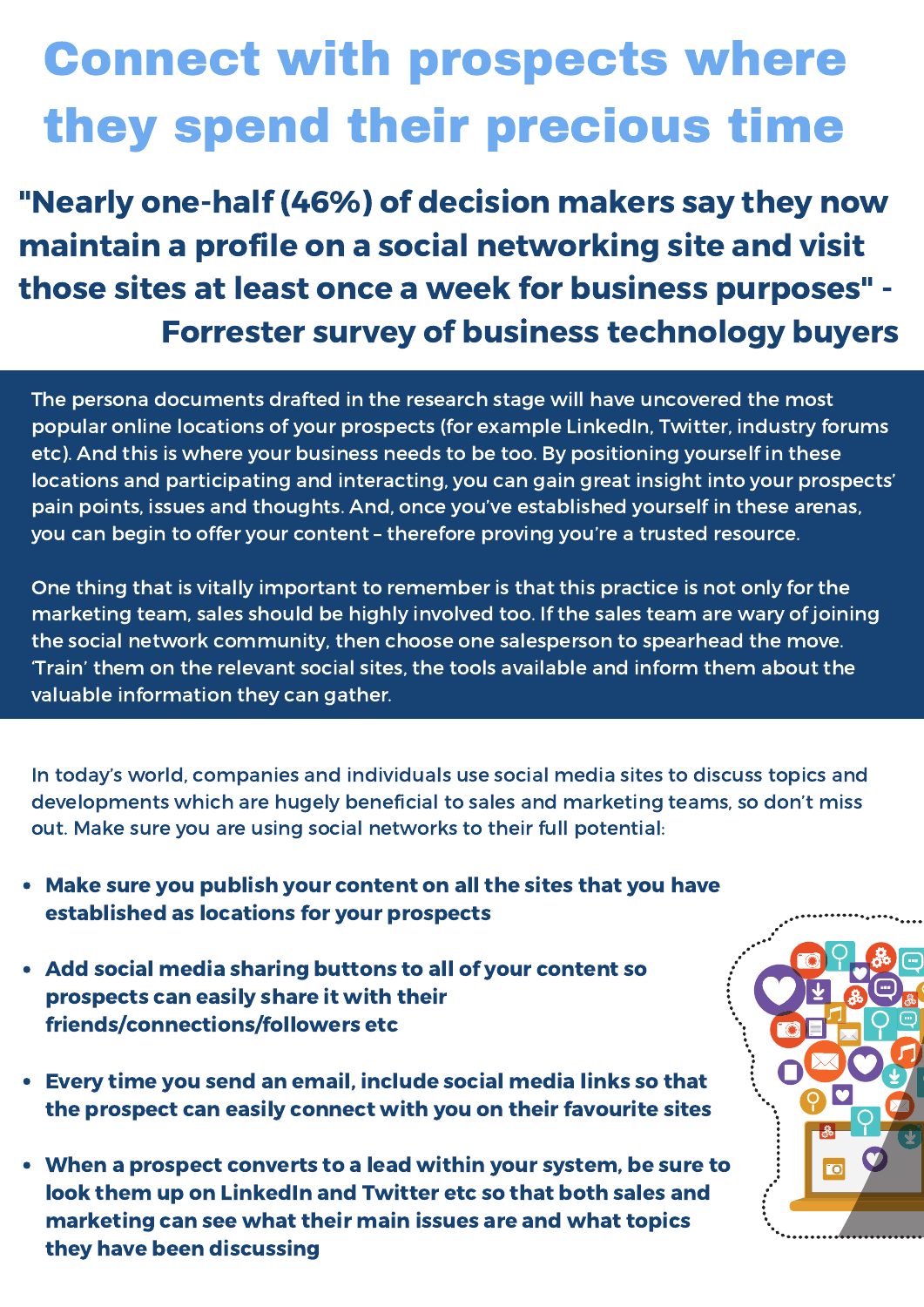#### Use telemarketing and telenurturing for lead follow-ups and qualification



A key ingredient in the lead generation process is the telemarketing (increasingly being referred to as 'inside sales') team. This valuable asset is vitally important in verifying whether a marketing-qualified lead (MQL) is sales-ready and meets the 'qualified lead' criteria set by sales (discussed earlier). The information they need to gather during a telephone call include:

•Business demographics – do they meet the company size and turnover requirements?

•Challenges – what are their main business issues and objectives?

•Problem solving techniques – how have they dealt with these pain points in the past?

•Stage of the buying process – are they carrying out research or are they ready to buy?

•Contract renewal period – are they approaching the end of a current contract period?

•Budget – do they have the budget in place? If not, when will it be available?

•Timescales – is the deal or project time sensitive and if so, why?

•Decision-maker – who is involved in the decision-making process? How much influence do they have? Who is approving the expenditure?

Having made this call, the telemarketer will be able to place the lead into one of three categories:

Qualified – The telemarketer should arrange a call/meeting between the lead and a salesperson.

Needs nurturing – The lead is a potential opportunity but is not ready to talk to sales. This lead needs to be entered into a nurturing programme by the marketing team who will continue to provide thought leadership content until they are ready to buy. If the lead could potentially be a large deal, then further follow-up calls by a telemarketer would be beneficial.

Unqualified – the lead does not meet the requirements at this point.

As mentioned before, it's important that telemarketers and sales have access to the content produced by marketing. During these calls, the telemarketer can reference the information in the content pieces in order to help educate and nurture the lead.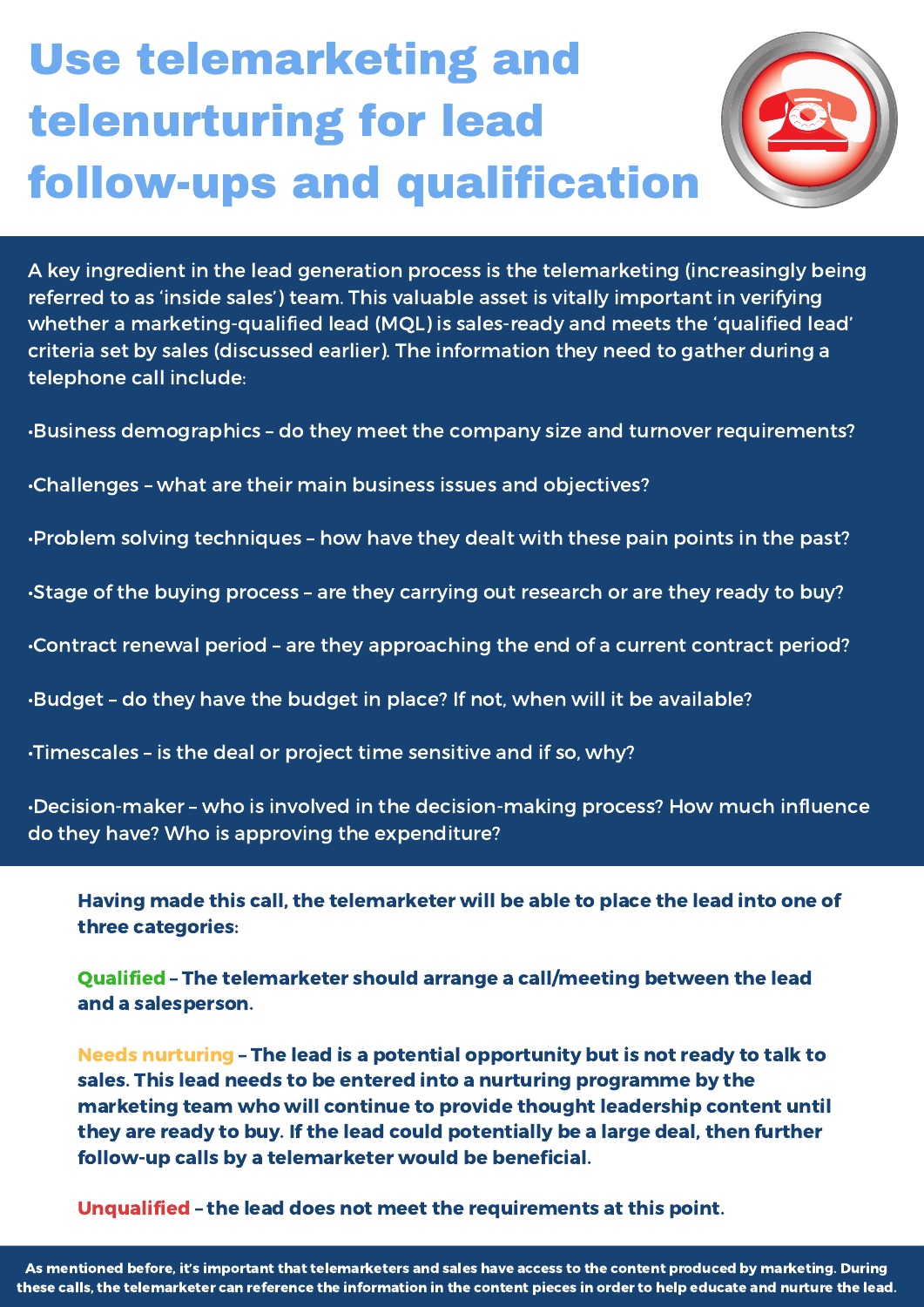### Pass the lead to

### sales







Once telemarketers have identified a sales-qualified lead, the lead then needs to be passed to sales. This process of 'handing over the lead' will be done by marketing, and they need to provide as much information as possible. This is a very important stage of the new business generation process, and the more information marketing can provide to sales, the better. For that reason, the handover documentation should be considered more like a 'pack'.

Within this pack, marketing need to provide information on...

- •The lead's situation, needs and intentions
- •The lead's online behavior
- •Number of downloads around a particular topic
- •The sequence of downloads
- •How recently they visited the website
- •The time they are spending on the website
- •The web pages they visited
- •Any more indications of their plans
- •Telephone call recordings (if applicable)

•The lead's entire journey from first contact to the telemarketing call

•If sales haven't already done so, now is the time to connect with the lead on social media sites and really make their presence known. With this 'pack', sales will now be in the strongest possible position to provide the lead with a solution to their pain points and secure a conversion to sale.

With this 'pack', sales will now be in the strongest possible position to provide the lead with a solution to their pain points and secure a conversion to sale.



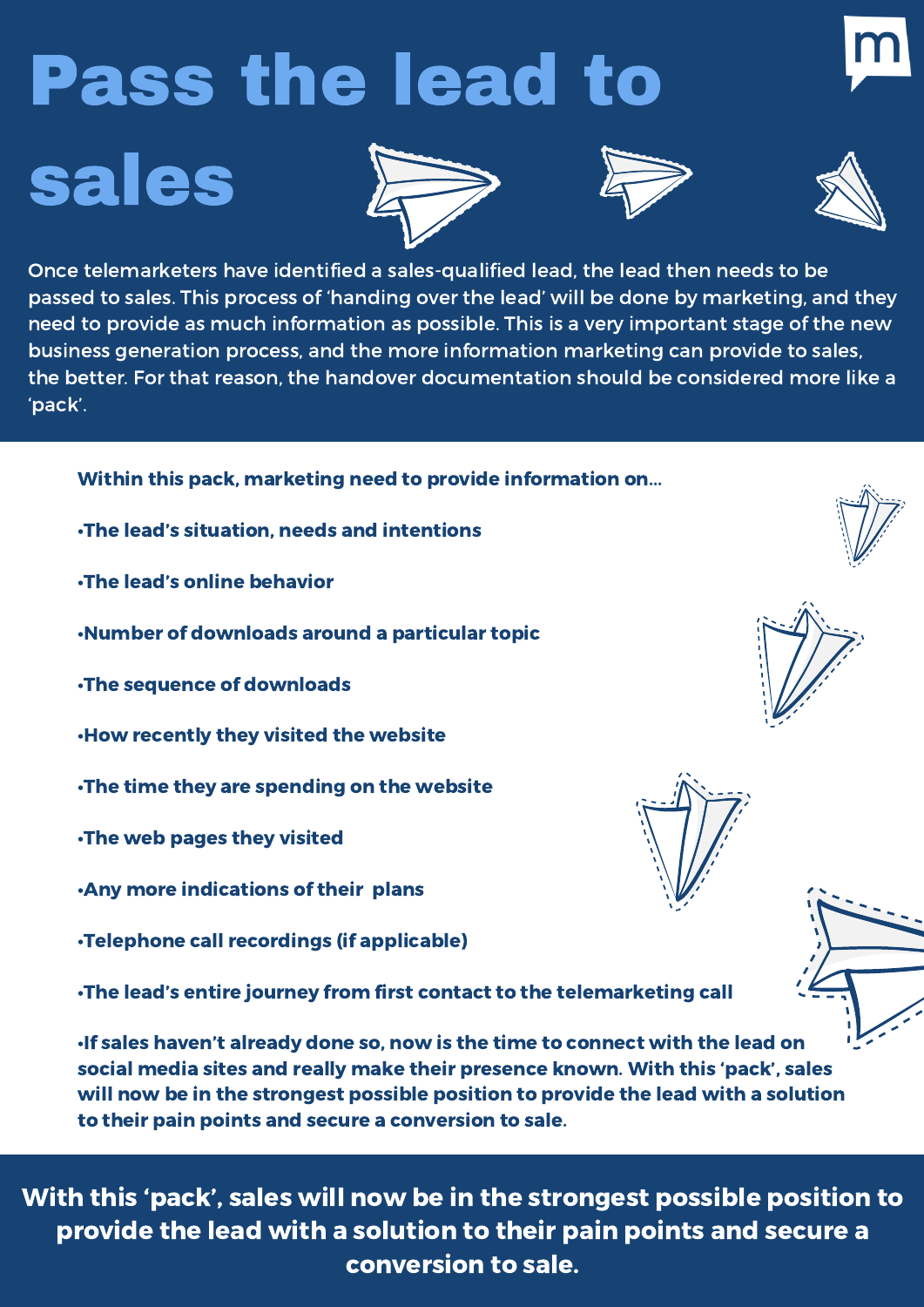#### Close the loop, measure, refine ard report to the senior management team

Once sales have started converting leads into new business, it's time to gather feedback, close the loop and optimise the lead generation process for the future. The reason for this investigation is that by reviewing the sales journey for successfully converted leads, you can improve the process and provide a more targeted approach for future prospects.

Key measurements which should be reviewed are:

- **Engagement rate: the number of prospects that** engaged with your marketing activity
- Lead rate: the number of prospects that converted to a lead
- Conversion rate: the number of leads that converted to a sale
- Closed business: the total revenue generated
- Pipeline: the number of leads that end up on the forecast
- ROI: what was the return on investment for the lead generation activities

79%

of B2B marketers have not established lead scoring - Source: MarketingSherpa

By using a marketing automation tool or a CRM system, the lifecycle stages and conversion points of each lead should be stored and easier to review. This streamlined approach to closed loop analysis means you can make amendments to your sales and marketing activities much quicker and convert leads to new business much sooner.

Another benefit to marketing automation is the lead scoring capabilities. The tool will award a set number of points to a lead based on their actions (such as a website visit or a download of a piece of content). When the lead achieves a points target (set by you), the system will automatically pass the lead to your telemarketing or sales team for a follow-up telephone call.

To further cement the relationship between sales and marketing, the two-way dialogue must continue through to the measurement stage. Using the analysis mentioned above, marketing needs to provide sales with a lead-quality report which will show how they are consistently generating high-quality leads. And in return, sales needs to report to . marketing on their leads, appointments, quotes, sales and pipelines.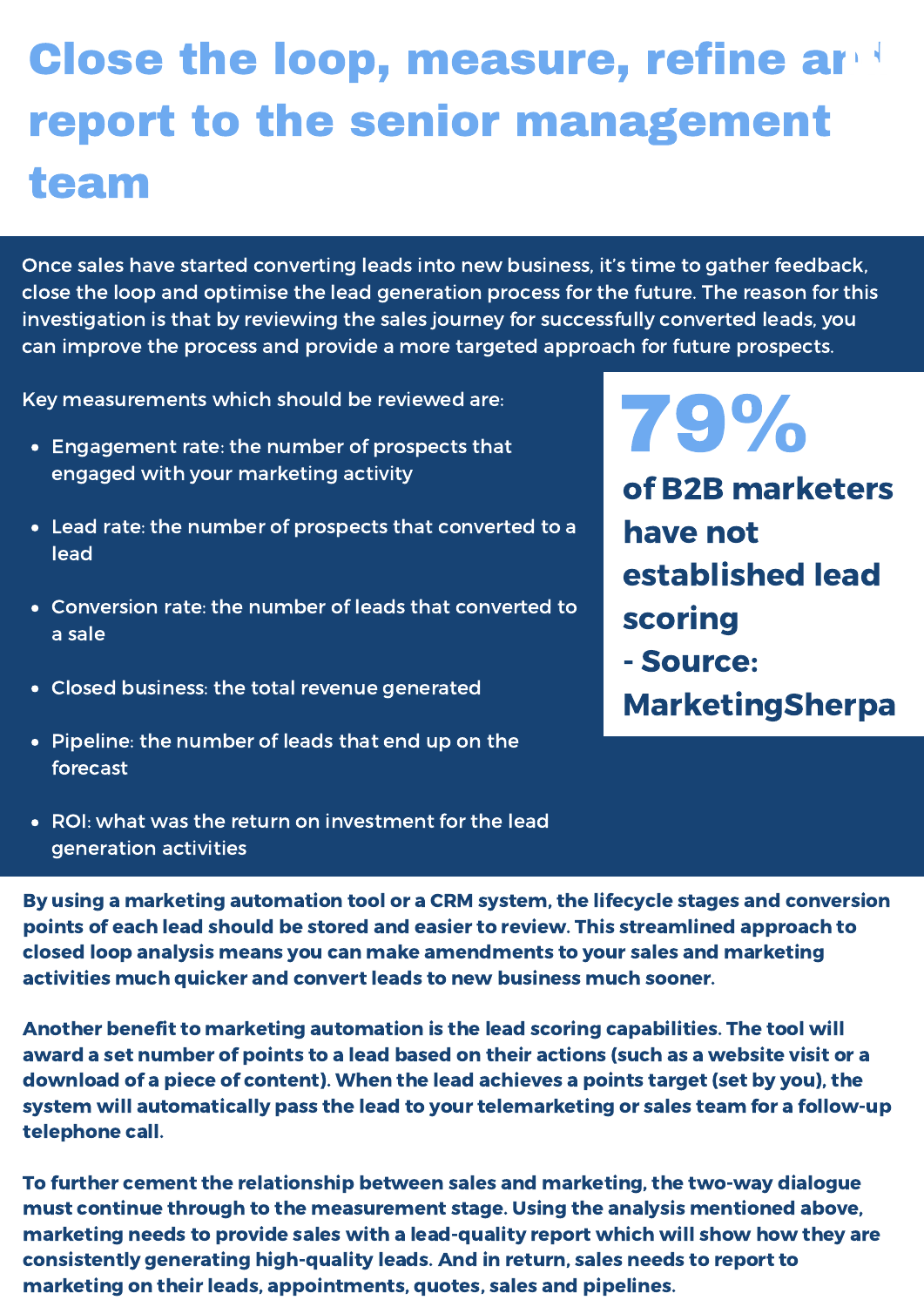# Conclusion



As mentioned in the opening page, the unification of sales and marketing is the key to a successful business. By getting these two teams to work together in harmony, your organisation can increase its potential to generate leads, sales and revenue.

Technological advances such as marketing automation and advanced CRM systems means that the once colossal divide between sales and marketing is slowly being reduced, and both sides are seeing the benefits.

Their newfound relationship is based on the principles of information sharing, team work and a common goal. By working together from the very start of the lead generation process, both sales and marketing can maintain a unified understanding of the prospects they are targeting – keeping their eyes on the prize.

One thing that has become apparent in modern marketing though, is that the relationship between sales and marketing now plays second fiddle to their relationship with prospects. Hugely educated prospective B2B buyers now require greater research (persona documents) and relevant, thought leadership-based engagement (content-based and multi-channel marketing) in order to secure a conversion to sale.

So perhaps the talk from now on will not be about aligning sales and marketing, but aligning them with the needs of their prospects.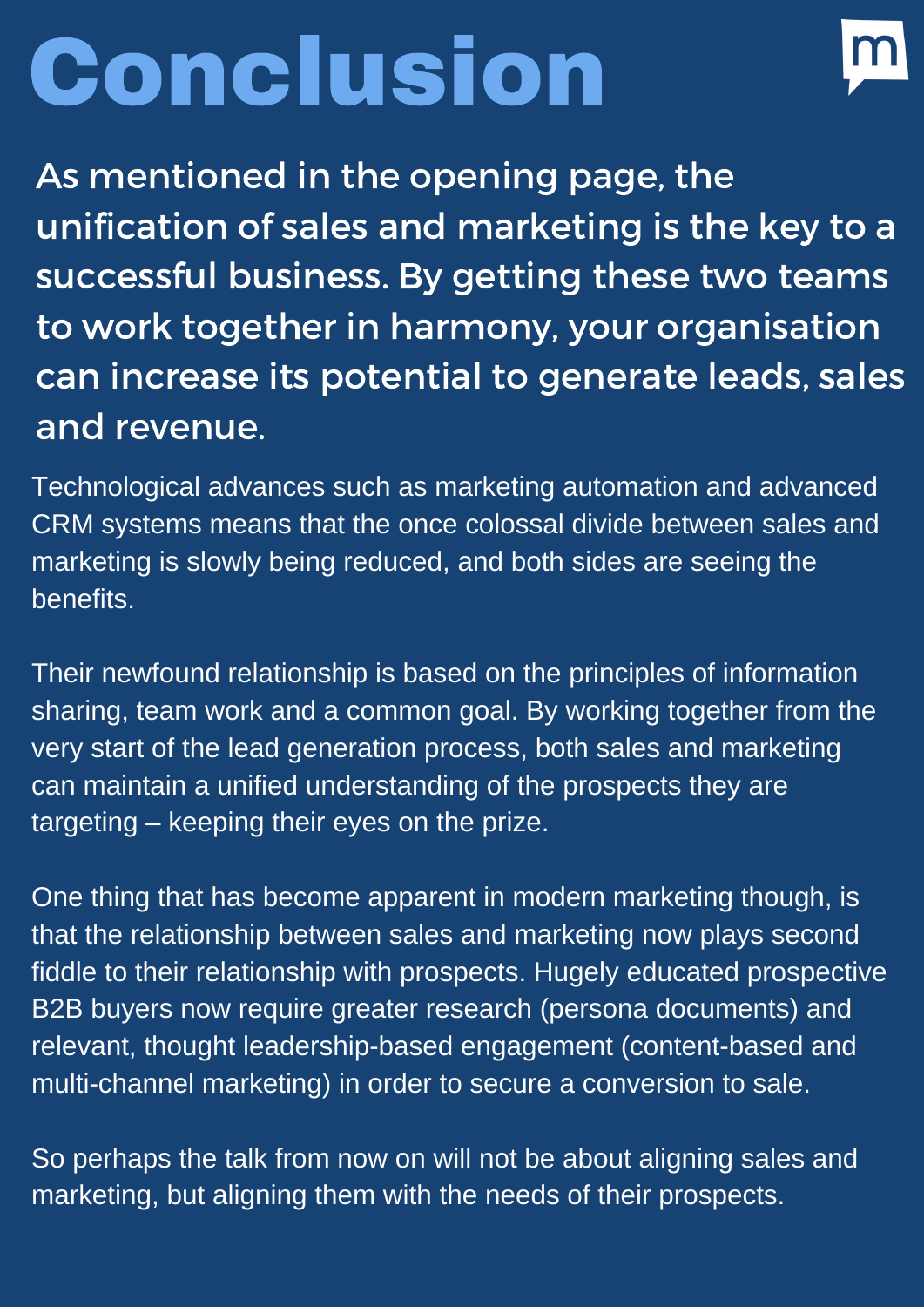#### **B2B Sales & Marketing**



#### Alignment Takeaways



According to Peppers & Rogers Group, 81% of companies with strong customer experience competencies outperform their competition.



The time has come not just for sales and marketing to resolve their differences, but for both of them to resolve their differences with the buyer too.





A buyer persona gives you the chance to truly understand your target prospect. It also allows you to see what might appeal to them and help their decision-making process.



As leads move through move through the sales funnel and become more educated, their content requirements change. For this reason, pre-planned campaigns are worthless. You need to provide content how, when and where the lead wants it.



Nearly one-half (46%) of decision-makers say they now maintain a profile on a socialnetworking site and visit those sites at least once a month for business purposes' - Forrester survey of business techology buyers.



79% of B2B marketers have not established lead scoring - Source: MarketingSherpa